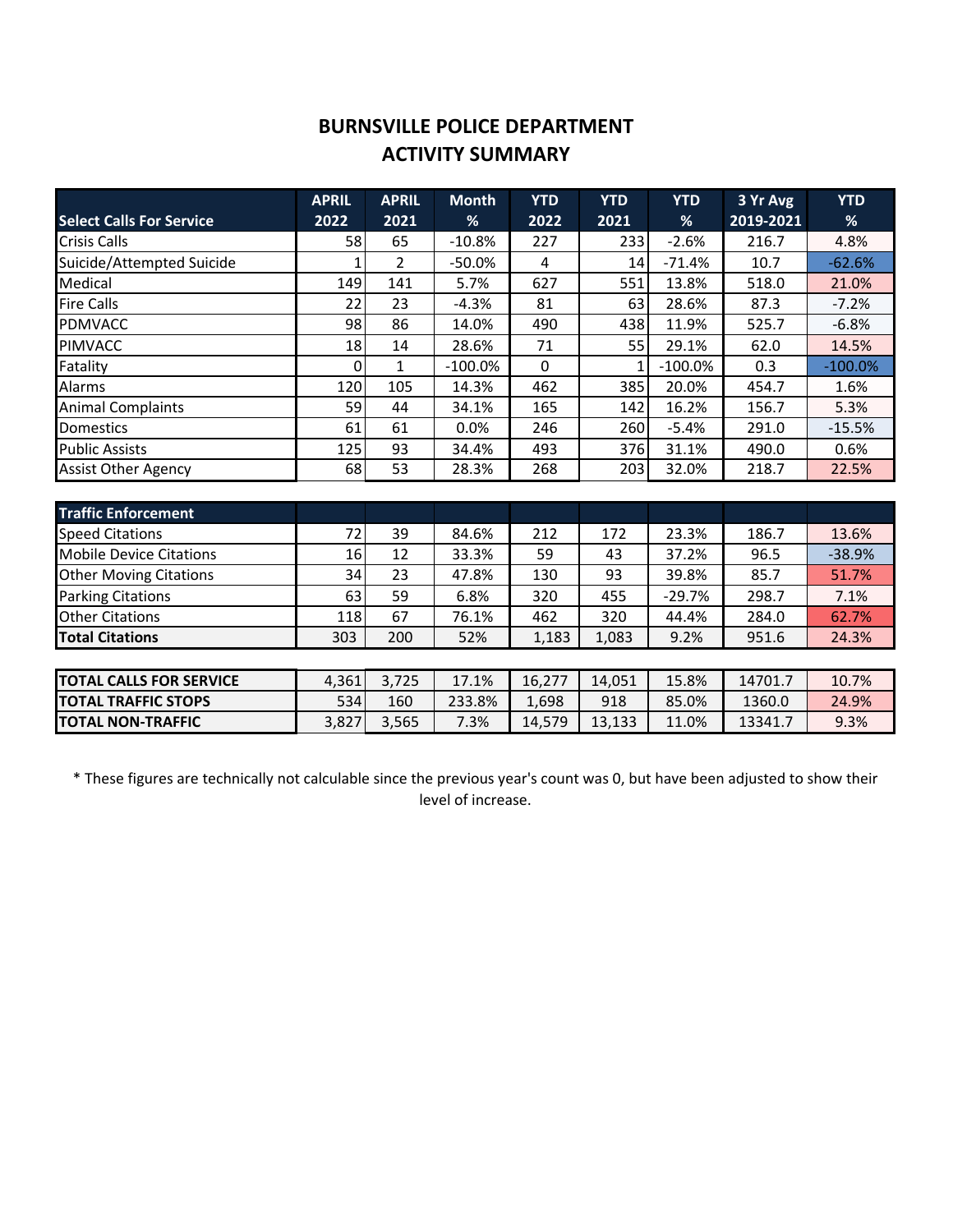## **BURNSVILLE POLICE DEPARTMENT CRIMINAL OFFENSES**

| <b>Group A, Crimes Against Persons</b>           | <b>APRIL</b><br>2022 | <b>YTD</b><br>2022 | <b>APRIL</b><br>2021 |
|--------------------------------------------------|----------------------|--------------------|----------------------|
| Homicide - Murder and Non-Negligent Manslaughter | O                    | 0                  | 0                    |
| Homicide - Negligent Manslaughter                |                      |                    | 1                    |
| Homicide - Justifiable Homicide                  | 0                    | 0                  | $\Omega$             |
| Kidnapping/Abduction                             | 1                    | 3                  | $\Omega$             |
| Sex Offenses - Rape                              | 2                    | 6                  | 3                    |
| Sex Offenses - Sodomy                            | 0                    | 1                  | $\Omega$             |
| Sex Offenses - Sexual Assault with an Object     | $\Omega$             | $\Omega$           | $\Omega$             |
| Sex Offenses - Fondling                          | 5                    | 16                 | $\overline{2}$       |
| Assault - Aggravated                             | 4                    | 32                 | $\overline{2}$       |
| Assault - Simple                                 | 21                   | 66                 | 10                   |
| Assault - Intimidation                           | 13                   | 45                 | 5                    |
| Sex Offenses, Non-forcible - Incest              | 0                    | $\Omega$           | $\Omega$             |
| Human Trafficking - Comercial Sex Acts           | 1                    | $\Omega$           | $\Omega$             |
| Sex Offenses, Non-forcible - Statutory Rape      | $\Omega$             | $\Omega$           | $\Omega$             |
| <b>TOTAL CRIMES AGAINST PERSONS</b>              | 48                   | 170                | 23                   |

|                                                             | <b>APRIL</b> | <b>YTD</b>     | <b>APRIL</b> |
|-------------------------------------------------------------|--------------|----------------|--------------|
| <b>Group A, Crimes Against Property</b>                     | 2022         | 2022           | 2021         |
| Robbery                                                     | 0            | 6              | 1            |
| Arson                                                       | $\Omega$     | 3              | 0            |
| Extortion/Blackmail                                         | $\Omega$     | $\mathfrak{p}$ | $\Omega$     |
| Burglary/Breaking and Entering (Dwelling/Residential)       | 8            | 25             | 4            |
| Burglary/Breaking and Entering (Non-Dwelling)               | 3            | 21             | 6            |
| Larceny/Theft - Pocket Picking                              | $\Omega$     | $\Omega$       | $\Omega$     |
| Larceny/Theft - Purse-Snatching                             | $\Omega$     | $\Omega$       | $\Omega$     |
| Larceny/Theft - Shoplifting                                 | 34           | 115            | 17           |
| Larceny/Theft - Theft from Building                         | 8            | 16             | 6            |
| Larceny/Theft - Theft from Coin Operated Machine or Device  | $\Omega$     | $\Omega$       | $\Omega$     |
| Larceny/Theft - Theft from Motor Vehicle                    | 22           | 134            | 32           |
| Larceny/Theft - Theft of Motor Vehicle Parts or Accessories | 28           | 106            | 24           |
| Larceny/Theft - All Other                                   | 33           | 164            | 39           |
| <b>Motor Vehicle Theft</b>                                  | 13           | 87             | 6            |
| Counterfeiting/Forgery                                      | 8            | 31             | 4            |
| Fraud - False Pretenses/Swindle/Confidence Game             | 6            | 27             | 5            |
| Fraud - Credit Card/ATM                                     | 6            | 44             | 9            |
| Fraud - Impersonation                                       | 1            |                | 1            |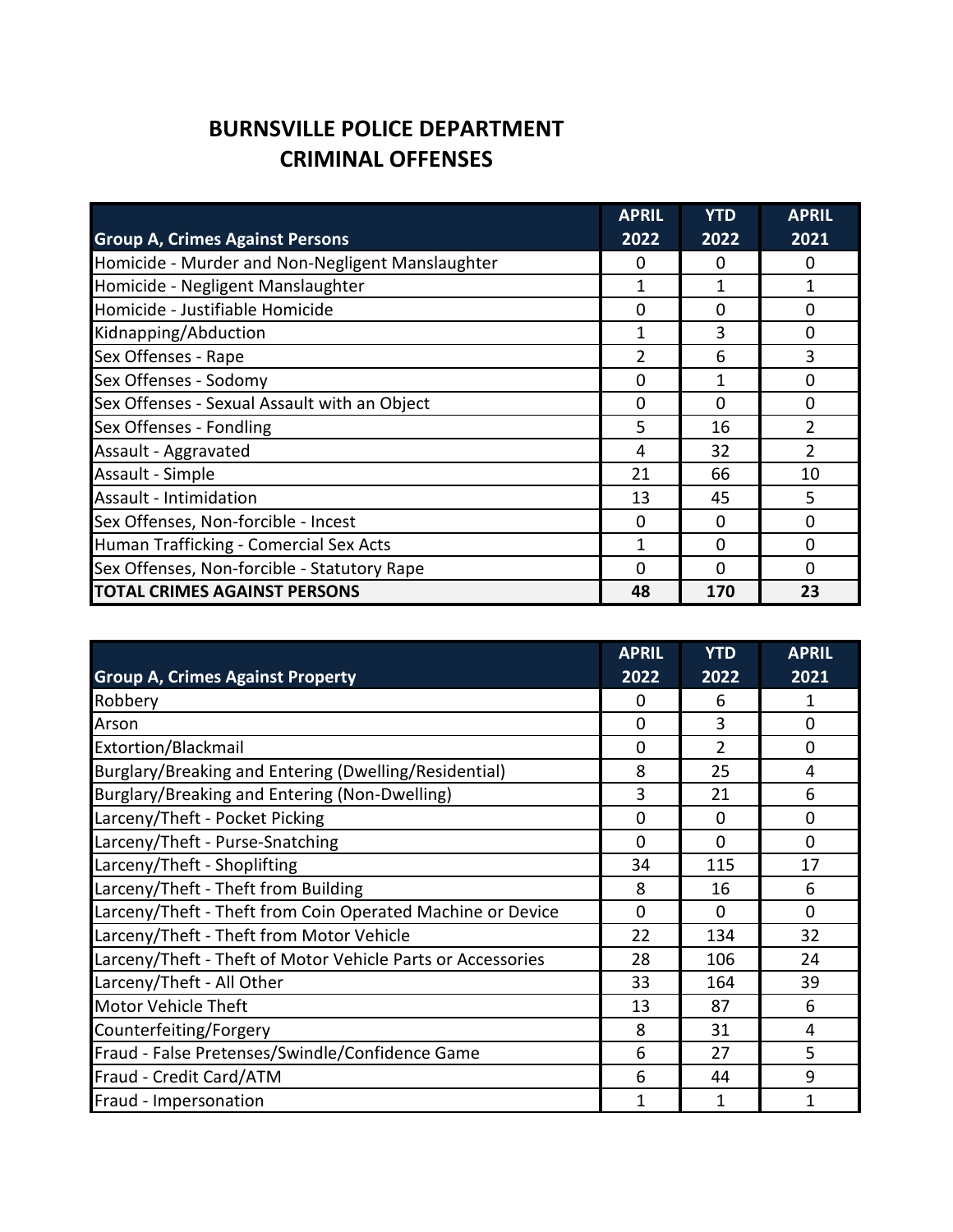| Fraud - Welfare Fraud                    |     |     |     |
|------------------------------------------|-----|-----|-----|
| Fraud - Wire Fraud                       |     |     |     |
| Fraud - Identity Theft                   | 13  | 62  | 20  |
| Fraud - Hacking/Computer Invasion        |     |     |     |
| Embezzlement                             |     |     |     |
| <b>Stolen Property Offenses</b>          |     | 16  |     |
| Destruction/Damage/Vandalism of Property | 32  | 130 | 38  |
| <b>Bribery</b>                           |     |     |     |
| <b>TOTAL CRIMES AGAINST PROPERTY</b>     | 219 | 991 | 212 |

|                                                    | <b>APRIL</b> | <b>YTD</b> | <b>APRIL</b> |
|----------------------------------------------------|--------------|------------|--------------|
| <b>Group A, Crimes Against Society</b>             | 2022         | 2022       | 2021         |
| <b>Drug/Narcotic Violations</b>                    | 19           | 48         | 5.           |
| <b>Drug Equipment Violations</b>                   | 6            | 17         | 0            |
| Pornography/Obscene Material                       | 4            |            |              |
| Gambling - Betting Wagering                        | 0            | O          | 0            |
| Gambling - Operating/Promoting/Assisting Gambling  | 0            | O          | <sup>0</sup> |
| Gambling - Equipment Violations                    | 0            | 0          | ი            |
| Gambling - Sports Tampering                        | O            | O          | ŋ            |
| Prostitution                                       | O            | O          | ი            |
| Prostitution - Assisting or Promoting Prostitution | 0            | ŋ          | ŋ            |
| Prostitution - Purchasing Prostitution             | <sup>0</sup> |            | ŋ            |
| <b>Weapon Law Violations</b>                       | 18           | 32         |              |
| <b>Animal Cruelty</b>                              | 0            |            | ი            |
| <b>TOTAL CRIMES AGAINST SOCIETY</b>                | 47           | 106        |              |

|                                  | <b>APRIL</b> | <b>YTD</b> | <b>APRIL</b> |
|----------------------------------|--------------|------------|--------------|
| <b>Group B Crimes</b>            | 2022         | 2022       | 2021         |
| Curfew/Loitering/Vagrancy        |              |            |              |
| <b>Disorderly Conduct</b>        | 14           | 58         | 9            |
| <b>DUI</b>                       | 6            | 25         | 3            |
| <b>DUI Related</b>               |              | 23         | 3            |
| Family Offenses, Nonviolent      |              | 3          | 0            |
| Ligor Law Violations             | O            | ٩          |              |
| Runaway                          |              |            |              |
| <b>Trespass of Real Property</b> | 6            | 15         | 4            |
| All Other Offenses               | 46           | 140        | 23           |
| <b>TOTAL GROUP B CRIMES</b>      | 74           | 273        | 44           |